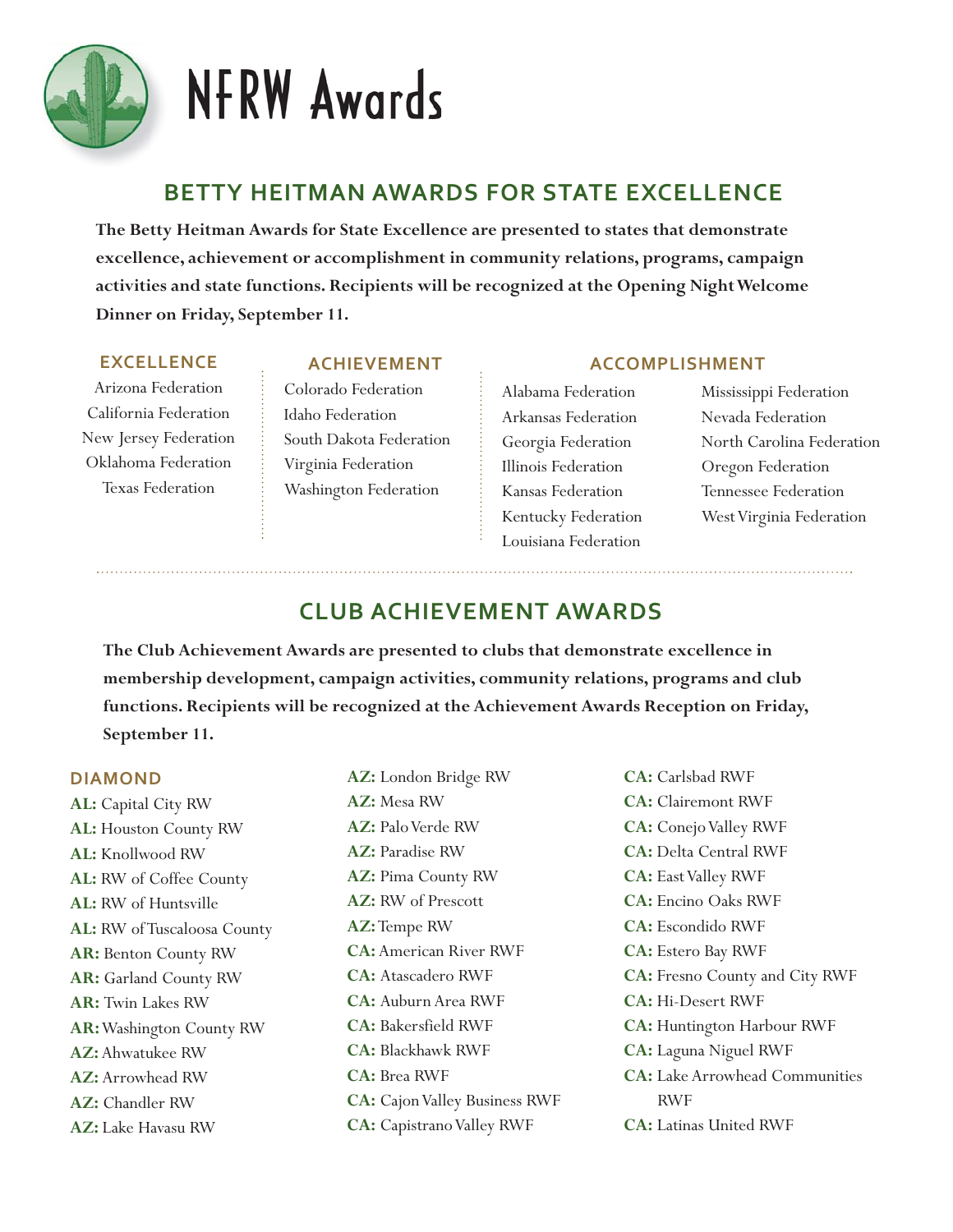# **CLUB ACHIEVEMENT AWARDS**, CONTINUED

**CA :** Long Beach RWF **CA :** Madera RWF **CA :** Mid-Peninsula RWF **CA :** Napa Valley RWF **CA :** Navajo Canyon RWF **CA :** Nevada County RWF **CA :** North Hollywood RWF **CA:** Novato RWF **CA :** Oceanside RWF **CA :** Paso Robles RWF **CA: Pat Nixon RWF CA :** Point Loma RWF **CA :** Rancho Bernardo RWF **CA :** Sacramento RWF **CA :** San Clemente Area RWF **CA :** San Luis Obispo RWF **CA :** San Ramon Valley RWF **CA :** Santa Clarita RWF **CA :** Santa Rosa RWF **CA :** Silicon Valley RWF **CA :** Simi Valley RWF **CA :** Sonoma Valley RWF **CA :** South Bay RWF **CA :** Southeastern Tulare County RWF **CA :** Sutter Yuba RWF **CA :** Temecula Valley RWF **CA :** Thousand Oaks RWF **CA: Tracy RWF CA :** Truckee Tahoe RWF **CA :** Visalia RWF **CA :** West Valley RWF **CA :** Westlake Village RWF **CA :** Woodland Hills RWF **CO: Bel-Nor RW CT :** Simsbury/Farmington Valley RW **FL :** Brevard FRW **FL :** Lee RWF

**FL :** RWF of the Villages **GA:** Cobb County RW **GA:** Greater Gwinnett RW **GA:** Savannah Area RW **ID:** Magic Valley RW **ID:** North Idaho FRW **KS:** Leavenworth County RW **KS:** Linn County RW **KS:** Northeast Johnson County RW **KS:** Wyandotte County RW **KY:** Fayette County RW **KY:** Oldham County RW **LA:** Acadiana RW **LA:** Algiers RW **LA:** East Baton Rouge Parish RW **LA:** Mandeville RW **LA:** Metropolitan RW **LA:** Ouachita Parish WRC **MD:** Chevy Chase WRC **MD:** RW of Worcester County **MD:** Severna Park RW **MO:** Benton County RW **MO:** Johnson County RW **MO:** McKinley FRW **MS:** Calhoun County RW **MS:** DeSoto Area RW **MS:** Jackson County RW **MS:** Jones County RW **MS:** Union County RW **NC:** Brunswick RW **NC:** Crystal Coast RW **NC:** Cumberland RW **NC:** East Lincoln RW **NC:** Fayetteville RW **NC:** Forsyth County RW **NC:** Gaston County RW **NC:** Gem Country RW

**NC:** Greater Greensboro RW **NC:** Lower Cape Fear RW **NC:** Moore RW **NC:** Sweet Union RW **NE:** Buffalo County RW **NM:** Chaves County FRW **NM:** Four Corners FRW **NM:** FRW of Lincoln County **NM:** Rio Rancho FRW **NM:** Zia FRW **NV:** Boulder City RW **NV:** Carson City RW **NV:** Douglas County RW **NV:** Fernley RW **NV:** Incline Village/Crystal Bay RW **NV:** Southern Hills RW **OK:** Garfield County RW **OK:** Heartland RW **OK:** Helen Cole RW **OK:** Kingfisher County RW **OK:** Oklahoma City RW **OK:** RW of Tulsa County **OK:** Southwest Oklahoma RW **OR:** Coos County RW **OR:** Jackson County RW **SC:** Charleston County RW **SC:** Greenville County RW **SC:** Palmetto House RW **SC:** Upstate RW **SD:** Codington County RW **SD:** Pennington County RW **TN:** Bristol RW **TN:** Greater Kingsport RW **TN:** Hamilton County RW **TN:** Montgomery County RW **TN:** Nashville RW **TN:** Pickwick RW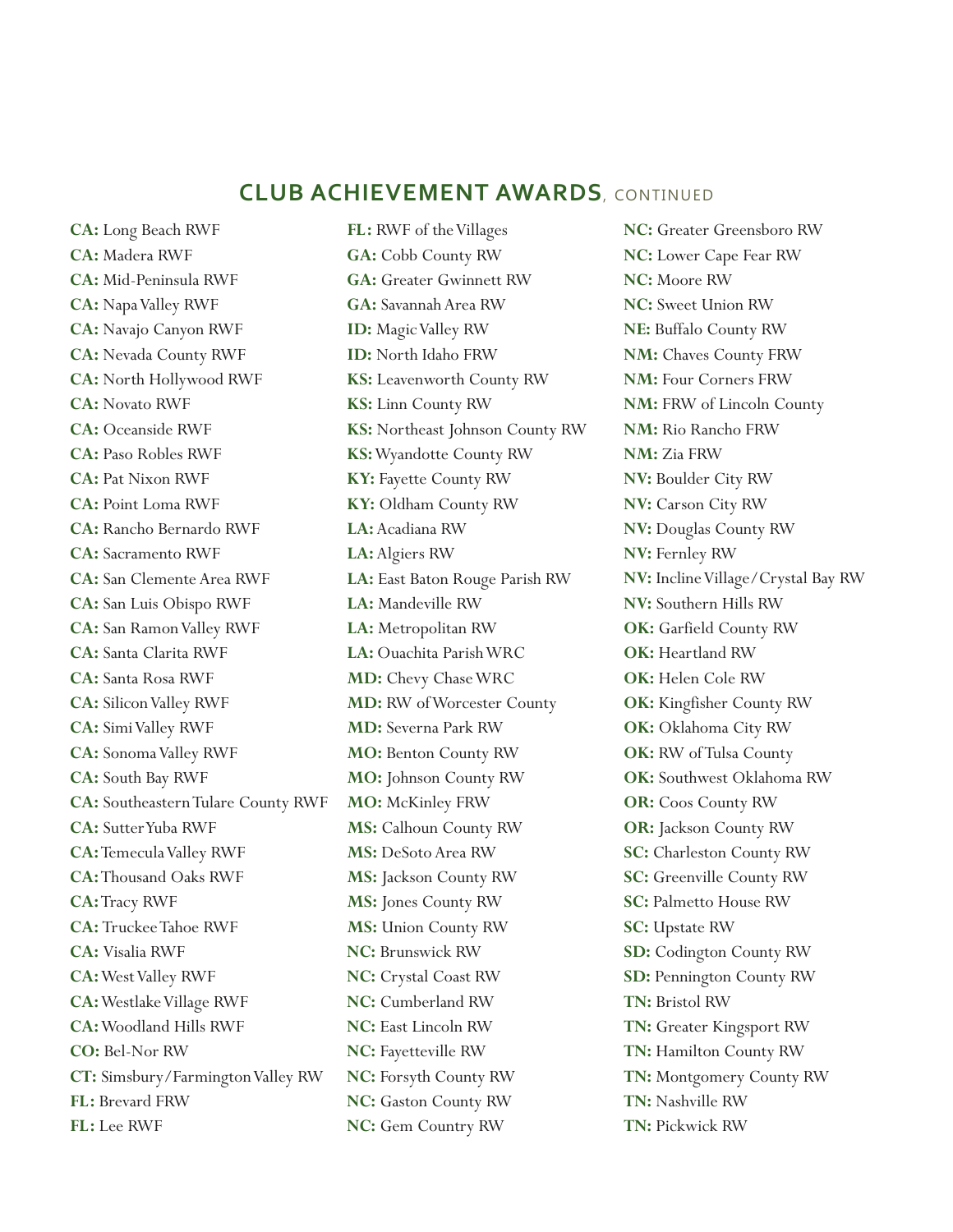

# NFRW Awards

# **CLUB ACHIEVEMENT AWARDS**, CONTINUED

#### **DIAMOND**, CONTINUED

**TN:** RW of Purpose **TN:** Shelby County RW **TN:** Tennessee Valley RW **TN:** Williamson County Republican Career Women **TX:** Alamo City RW **TX:** Bexar County RW **TX:** Canyon Lake RW **TX:** Central Texas RW **TX:** Conner Harrington RW **TX:** Cooke County RW **TX:** Cy-Fair RW **TX:** Georgetown Area RW **TX:** Golden Corridor RW **TX:** Kingwood Area RW **TX:** Lake Conroe RW **TX:** Magic Circle RW **TX:** Metroplex RW **TX:** Montgomery County RW **TX:** New Braunfels RW **TX:** North Shore RW **TX:** Northwest Forest RW **TX:** Plano RW **TX:** Reagan Legacy RW **TX:** Richardson RW **TX:** RW of North Collin City **TX:** Salado Area RW **TX:** San Antonio RW **TX:** Village RW **TX:** Young County RW **VA:** Hampton Roads RW **VA:** James River RW **VA:** Virginia Beach RW **WA:** Lakewood RW **WA:** RW of Whatcom County

**WI:** Dane County RW **WV:** Huntington/Cabell RW **WV:** Putnam County RW

## **GOLD**

**AL:** Azalea City RW **AL:** RW of the South **AL:** RW of Trussville **AL:** South Baldwin RW **AR:** North Pulaski RW **AR:** RW of Bentonville **AZ:** Grande Valley RW **AZ:** Huachuca Area RW **AZ:** Rio Colorado RW **AZ:** Verde Valley RW **CA:** Arcadia RWF **CA:** Del Mar Seacoast RWF **CA:** East Contra Costa RWF **CA:** Fullerton RWF **CA:** Intermountain RWF **CA:** Kings County RWF **CA:** La Jolla RWF **CA:** Lake County RWF **CA:** Lakeside RWF **CA:** Modesto RWF **CA:** North Los Angeles County RWF **CA:** Rancho Mirage RWF **CA:** Reseda-Tarzana RWF **CA:** Siskiyou County RWF **CA:** Solano RWF **CA:** Tuolumne County RWF **CA:** Upper Napa Valley RWF **CO:** Douglas County RW **CO:** Sunrise RW **DE:** Sussex County RW **FL:** FRW of Nassau

**FL:** RWF of Lakeland **ID:** Canyon County RW **ID:** Kootenai County RW **ID:** Nez Perce County RW **IL:** Carroll County RW **KS:** Saline County RW **LA:** Professional RW of St.Tammany LA: RW of Jefferson Parish **MD:** Rural WRC **MD:** Upper Montgomery RW **MO:** Putnam County RW **MS:** Hancock County RW **MT:** Lewis and Clark RW **NC:** Buncombe County RW **NC:** Cabarrus RW **NC:** Catawba League of RW **NH:** Souhegan Valley RW **NM:** Dona Ana County FRW **NM:** San-Bern FRW **NV:** Active RW of Las Vegas **NV:** Mesquite RW **NV:** Sierra Nevada RW **NV:** Sparks RW **OK:** Chisholm Trail RW **OK:** Cleveland County RW **OK:** Countyline RW **OK:** First Capital RW **OK:** Great Plains RW **OK:** Pittsburg County RW **OK:** Southern Oklahoma RW **OR:** 3 Rivers RW **OR:** Capitol City RW **OR:** Klamath Basin RW **OR:** Polk County RW **PA:** Franklin County CRW **PA:** Northampton County RW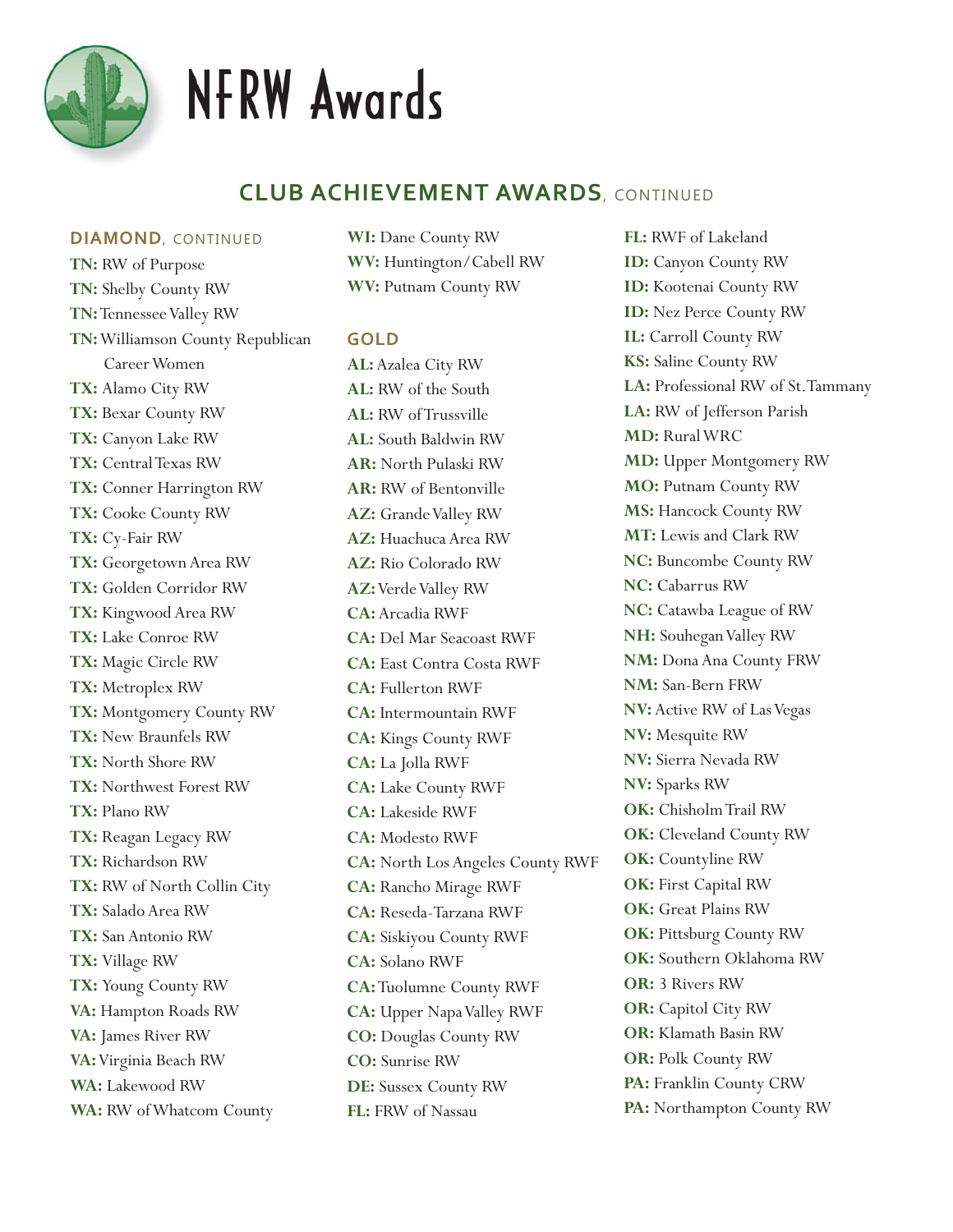## **CLUB ACHIEVEMENT AWARDS**, CONTINUED

**PA:** Sun Area CRW **SC:** Greenwood County RW **SC:** RW of the Golden Strip **SC:** Spartanburg County RW **SD:** Beadle County RW **SD:** Meade County RW **TN:** Weakley County RW **TX:** Austin RW **TX:** Burnet County RW **TX:** Gillespie County RW **TX:** Preston West RW **TX:** RW of Gregg County **TX:** RW of Northeast Texas **TX:** RW of Wood County **TX:** San Patricio County RW **TX:** Williamson County RW **VA:** Bull Run RW **VA:** Colonial RW **VA:** Huguenot RW **VA:** Monticello Council RW **VA:** Princess Anne RW **VA:** York RW **WA:** Silverdale-Seabeck RW **WA:** Snohomish County RW **WI:** Washington County RW **WI:** Waukesha County FRW **WV:** Jackson County RW

#### **SILVER**

**AL:** Pike County RW **AR:** Cleburn County RW **AR:** Faulkner County RW **AR:** Jefferson County RW **AR:** Pope County RW **AR:** Sebastian County RW **AZ:** Central RW of Phoenix **AZ:** Tucson RW **CA:** Camarillo RWF **CA:** Chaffey Community RWF **CA:** Foothills RWF **CA:** Lamorinda RWF **CA:** Monterey Peninsula RWF **CA:** Morongo Basin RWF **CA:** Piedmont Area RWF **CA:** Rossmoor-Los Alamitos RWF **CA:** Santa Barbara RWF **CA:** Santa Lucia RWF **CA:** Seal Beach RWF **CA:** Stanislaus East RWF **CA:** Tehachapi RWF **CA:** Tri Valley RWF **CA:** Tulelake Basin RWF **CA:** Tustin Area RWF **CO:** Adams County RW Trumpeteers **CO:** Collegiate Peaks RW Forum **CO:** Denver WRC **CO:** Montrose County RW **DE:** Kent County RW **FL:** RWF of Ocala/Marion **GA:** Central DeKalb RW **GA:** Greater Fayette RW **IA:** Dubuque County RW **IL:** RW of Rock Island County **KS:** Crawford County RW **KS:** Dickinson County RW **KS:** Lyon County RW **KS:** Nemaha County RW **KS:** RW of Pottawatomie County **KY:** Kenton County RW **LA:** Professional RW of Caddo **MD:** Hopkins WRC **MD:** Potomac WRC

**MI:** RW of Leelanau County **MN:** Duluth RW **MN:** Greater Minnesota RW **MN:** Metro RW **MO:** High Noon FRW **MO:** Polk County FRW **MT:** Carbon County RW **NC:** Alexander County RW **NC:** Blue Ridge RW **NC:** Henderson County RW **NC:** North Mecklenburg RW **NC:** Robeson County RW **NC:** RW of Chapel Hill **NC:** RW of Pitt County **NC:** Wake County RW **NC:** WR of Cleveland County **NH:** Seacoast RW **NJ:** Morris County WRC **NM:** Albuquerque FRW **NM:** Grant County FRW **NM:** Taos County FRW **NV:** RW of Las Vegas **NV:** RW of Reno **OK:** Liberty RW **OR:** East Clackamas County RW **OR:** Yamhill County RW **SC:** Beaufort RW **SC:** GSP RW **SC:** Myrtle Beach RW **SD:** Cen-Kota RW **SD:** Charles Mix County RW **SD:** Minnehaha-Lincoln RW **TN:** Paris/Henry County RW **TN:** RW of Henderson County **TX:** Bay Area RW **TX:** Bulverde Area RW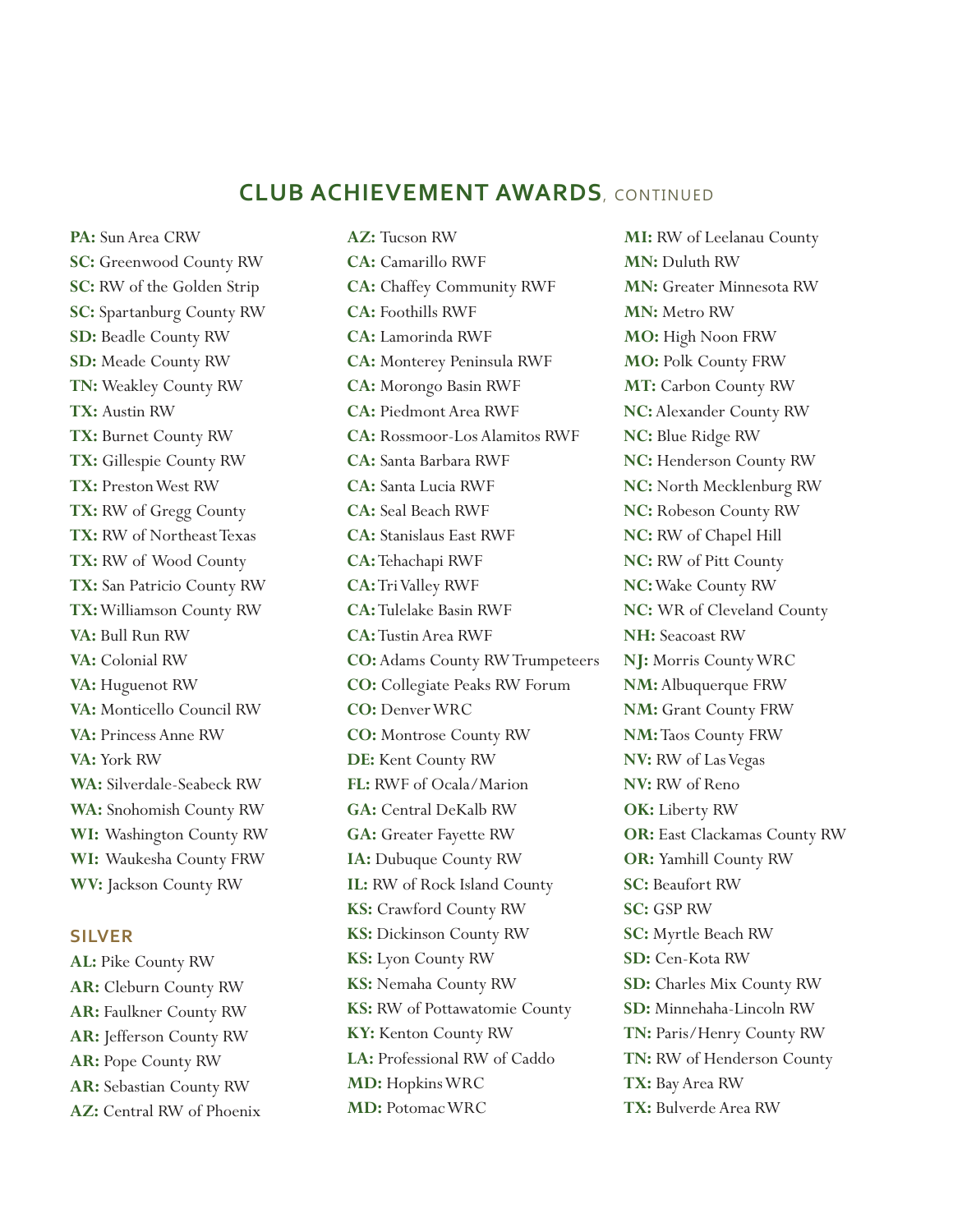

# NFRW Awards

# **CLUB ACHIEVEMENT AWARDS**, CONTINUED

**SILVER**, CONTINUED

**TX:** Clear Creek RW **TX:** Dallas Downtown RW **TX:** Fort Bend RW **TX:** Highland Lakes **TX:** Nacogdoches County RW **TX:** Northwood RW **TX:** Nueces County RW **TX:** Star RW **TX:** Tarrant Star RW **TX:** West Pearland RW **TX:** The Woodlands RW **TX:** Yellow Rose of Texas RW **VA:** George Mason RW **VA:** Greater McLean RW **VA:** Piedmont RWC **WA:** Camano Island WRC **WA:** Central Kitsap RW **WA:** East Pierce RW **WI:** Lake Country RW **WV:** Gateway RW

#### **BRONZE**

**AL:** Greater Birmingham RW **AR:** Siloam Springs RW **AR:** White County RW **AZ:** Flagstaff RW **AZ:** Lincoln RW **AZ:** RW of Pinal County **AZ:** Yuma County RW **CA:** Alta District RWF **CA:** Puente Hills RWF **CA:** Riverside RWF **CA:** South Placer RWF **CA:** Stockton RWF **CA:** Ygnacio Valley RWF **FL:** West Orange RWF

**GA:** Central Savannah River Area RW **GA:** South Fulton RW **IA:** Clinton County RW **IA:** Polk County RW **ID:** Ada County RW **ID:** Southern Idaho RW **KS:** Starlight RW **KY:** WR of Central Kentucky **LA:** Bayou State RW **LA:** East Jefferson RW **MD:** Harford County RW **MD:** RW of Anne Arundel County **MD:** RW of Baltimore County **MD:** RW of St. Mary's **MN:** Capital RWC **MS:** RW of Simpson County **MS:** Winston County RW **NC:** Caldwell County RW **NC:** East Carolina RW **NC:** Iredell County RW **NC:** Johnston County RW **NC:** Mecklenburg Evening RW **NC:** Onslow County RW **NC:** Randolph County RW **NC:** Rockingham County RW **NC:** RW in Action/Taylorsville **NC:** RW of Cary & Southwest Wake **NC:** RW of Greater Cabarrus **NC:** Triangle RW **NH:** Cheshire RW **NJ:** Gloucester County RW **NJ:** Hunterdon County FRW **NJ:** Middlesex County RWC **NJ:** Passaic County RWF **NJ:** RW of Monmouth County **NJ:** RW of Mercer County **NJ:** Warren County FRW

**NM:** Lea County FRW **NM:** Los Alamos FRW **NM:** The Party of Lincoln FRW **NM:** Socorro County FRW **NV:** Washoe RW **OK:** Custer County RW **OK:** Red State RW **OR:** Beaverton-Hillsboro RW **OR:** Central Oregon FRW **OR:** Linn County RW **OR:** RW of Downtown Portland **OR:** Umpqua Valley RW **PA:** Dauphin County CRW **PA:** Margery Scranton CRW **SC:** Clover/Lake Wylie RW **TN:** Blount County RW **TN:** Mount Juliet RW **TN:** RW of Williamson County **TN:** RW of Wilson County **TN:** Tipton County RW **TN:** Washington County RW **TX:** Grayson County RW **VA:** Beach Suburban RW **VA:** Central RW **VA:** Hanover RW **VA:** New Providence RW **VA:** RW of Harrisonburg- Rockingham County **VA:** RW of Shenandoah County **VA:** Valley RW **WA:** Chelan-Douglas RW **WA:** Evergreen RWC **WI:** Eau Claire County RW **WI:** Jefferson County RW **WI:** LaCrosse County RW **WI:** RW of Greater Milwaukee **WV:** Wood County RW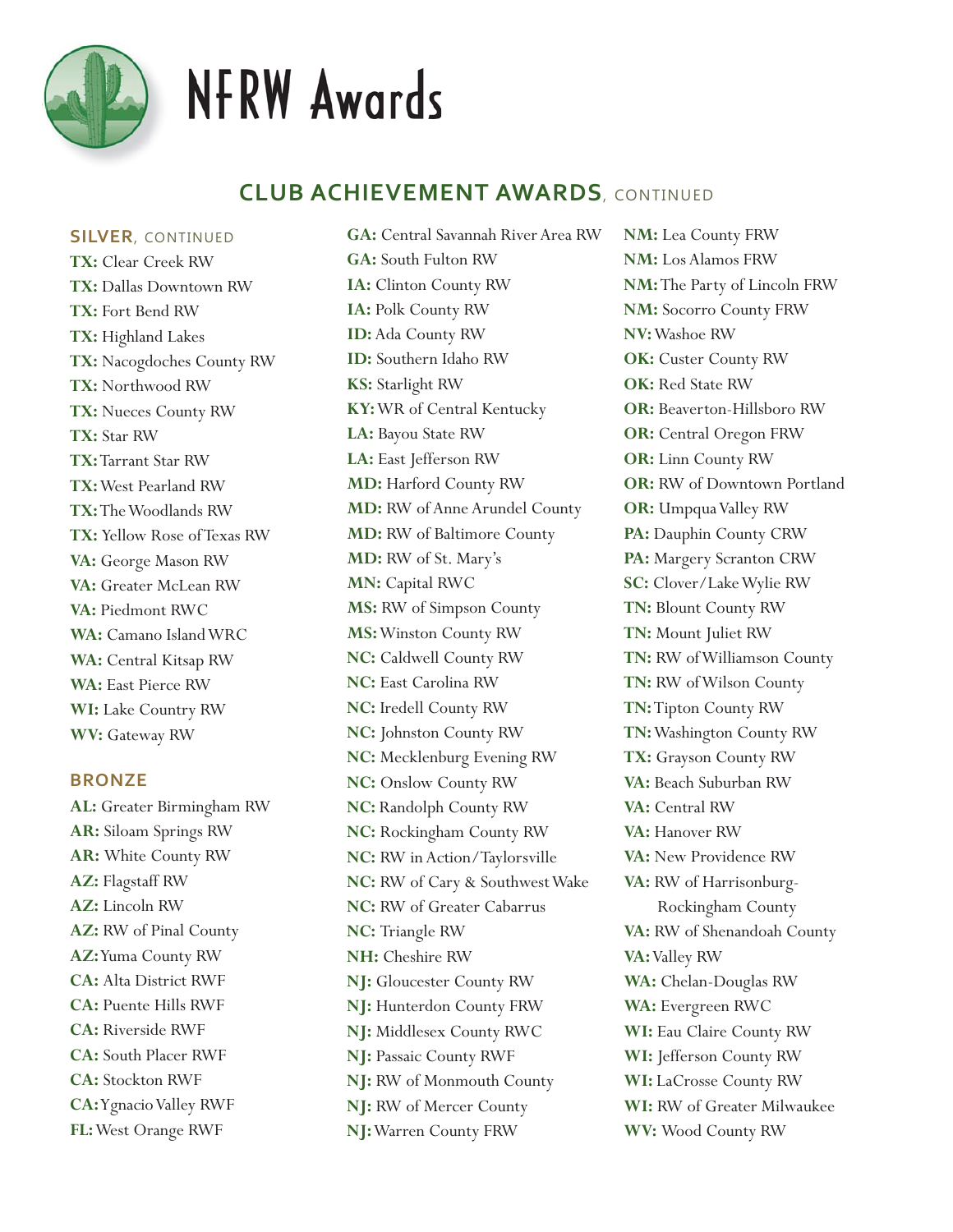# **CAMPAIGN VOLUNTEER AWARDS**

**The Campaign Volunteer Awards are presented to states that demonstrate excellence in donating volunteer time to the benefit of the Republican Party, Republican candidates, or the NFRW. Recipients will be recognized at the Morning General Session, Saturday, September 12.**

## **150+ CLUBS** California Federation *265,466 Hours*

**81-149 CLUBS** Texas Federation *1,907,976 Hours*

**50-80 CLUBS**

Tennessee Federation *394,254 Hours*

**25-49 CLUBS** Arizona Federation *344,062 Hours*

**11-24 CLUBS**

New Mexico Federation *87,275 Hours*

**1-10 CLUBS** South Dakota Federation *25,533 Hours*

## **TOTAL VOLUNTEER HOURS REPORTED: 4,281,931**

# **STATE MEMBERS WITH MOST VOLUNTEER HOURS REPORTED**

**ALABAMA:** Joan Reynolds *\** **ARIZONA:** Allison Mary *\** **ARKANSAS:** Rebecca Petty **CALIFORNIA:** Evelia Amador *\** **FLORIDA:** Barbara Davis **IDAHO:** Shawn Keough **ILLINOIS:** Carol Hornickle **IOWA:** Judy Davidson **KANSAS:** Barbara Paulus **KENTUCKY:** Dianne Mackey **LOUISIANA:** Judy Dietzel **MINNESOTA:** Virginia Newman *\** **MISSISSIPPI:** Ellen Jernigan **MISSOURI:** Mary Potter **NEBRASKA:** Lisa May **NEVADA:** Dian VanderWell

**NEW HAMPSHIRE:** Diane Bitter **NEW JERSEY:** Patti Page **NEW MEXICO:** Barbara McClain **NORTH CAROLINA:** Joanne Whittenborn **OKLAHOMA: Donnia Utsler OREGON:** Ruth Brodman *\** **PENNSYLVANIA:** Carolyn Conner **SOUTH CAROLINA:** Beverly Owensby **SOUTH DAKOTA:** Sandye Kading **TENNESSEE:** Stacy Ries Snyder *\** **TEXAS:** Rhonda Lacy *\** **WASHINGTON:** Luann VanWervan **WEST VIRGINIA:** Vicki Dunn Marshall **WISCONSIN:** Nancy Bartlett **WYOMING:** Sharon Fain-Steenberger

*\* 6,000 to 12,500 hours reported*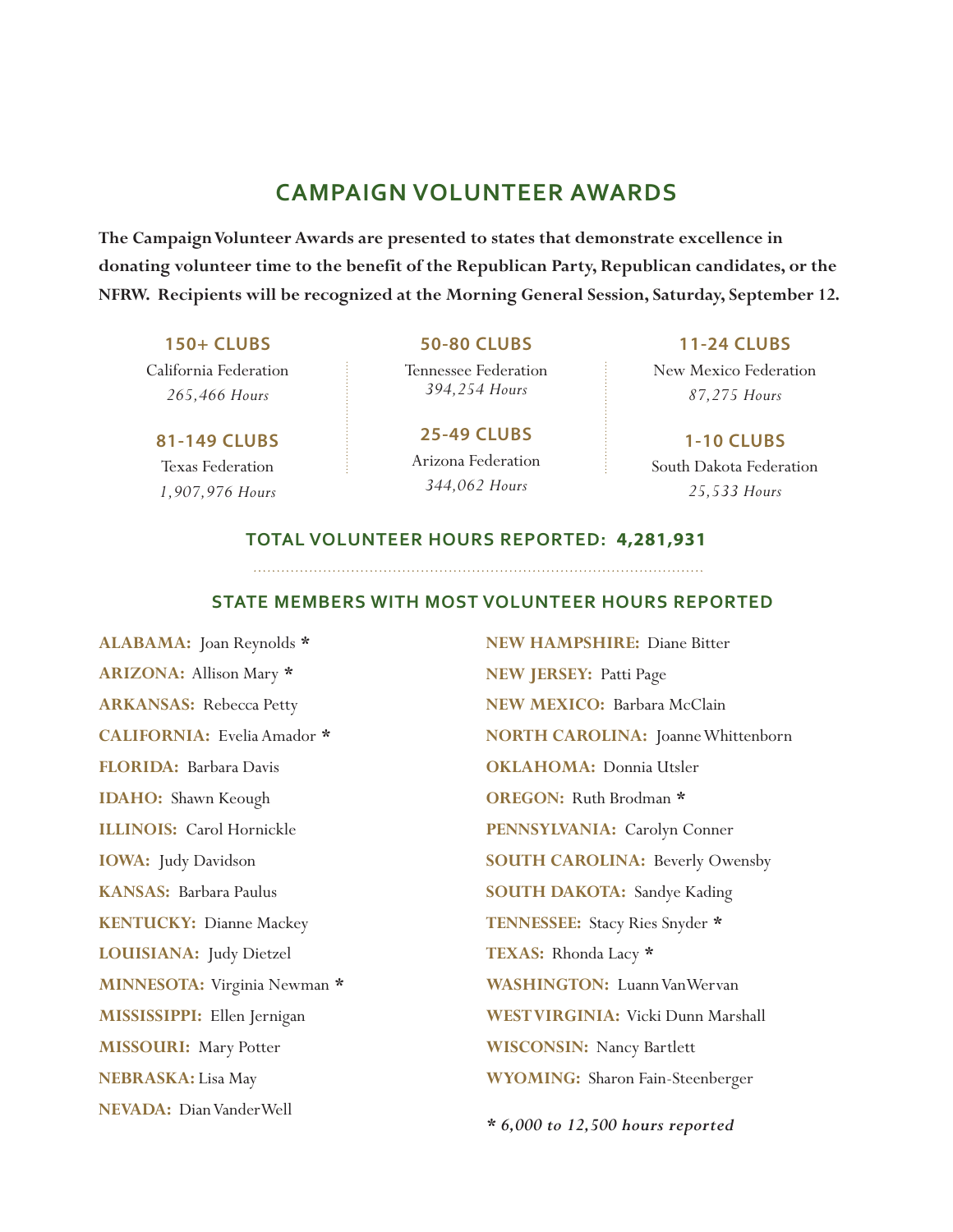

# NFRW Awards

# **PUBLIC RELATIONS AWARDS**

**The Public Relations Awards for State Federations recognize states that do an outstanding job of improving Federation visibility and attracting media coverage of Federation accomplishments. The recipient of the Public Relations Traveling Trophy and the other recipients will be recognized during the Morning General Session, Saturday, September 12.**

## **FIRST PLACE TROPHY WINNER - BEST OVERALL**

Iowa Federation of Republican Women

# **SECOND PLACE**

Arizona Federation of Republican Women Texas Federation of Republican Women

# **THIRD PLACE**

Louisiana Federation of Republican Women

## **DIVISION WINNERS**

## **EARNED MEDIA**

Louisiana Federation of Republican Women

# **PAID MEDIA**

Arizona Federation of Republican Women

**CANDIDATE SUPPORT**

Montana Federation of Republican Women

# **CLUB OUTREACH**

Texas Federation of Republican Women

# **CARING FOR AMERICA AWARDS**

**The Caring for America Awards are presented to clubs that demonstrate excellence in community service and outreach. Recipients will be recognized during the Afternoon General Session, Saturday, September 12. The Caring for America Committee will present each winner with a United States Flag flown over the U.S. Capitol.**

## **MEGA**

Lake Conroe Area Republican Women *Texas*

**LARGE** Republican Women of Tuscaloosa County *Alabama*

## **MEDIUM**

Linn County Republican Women *Kansas*

**SMALL**  Yellow Rose of Texas Republican Women *Texas*